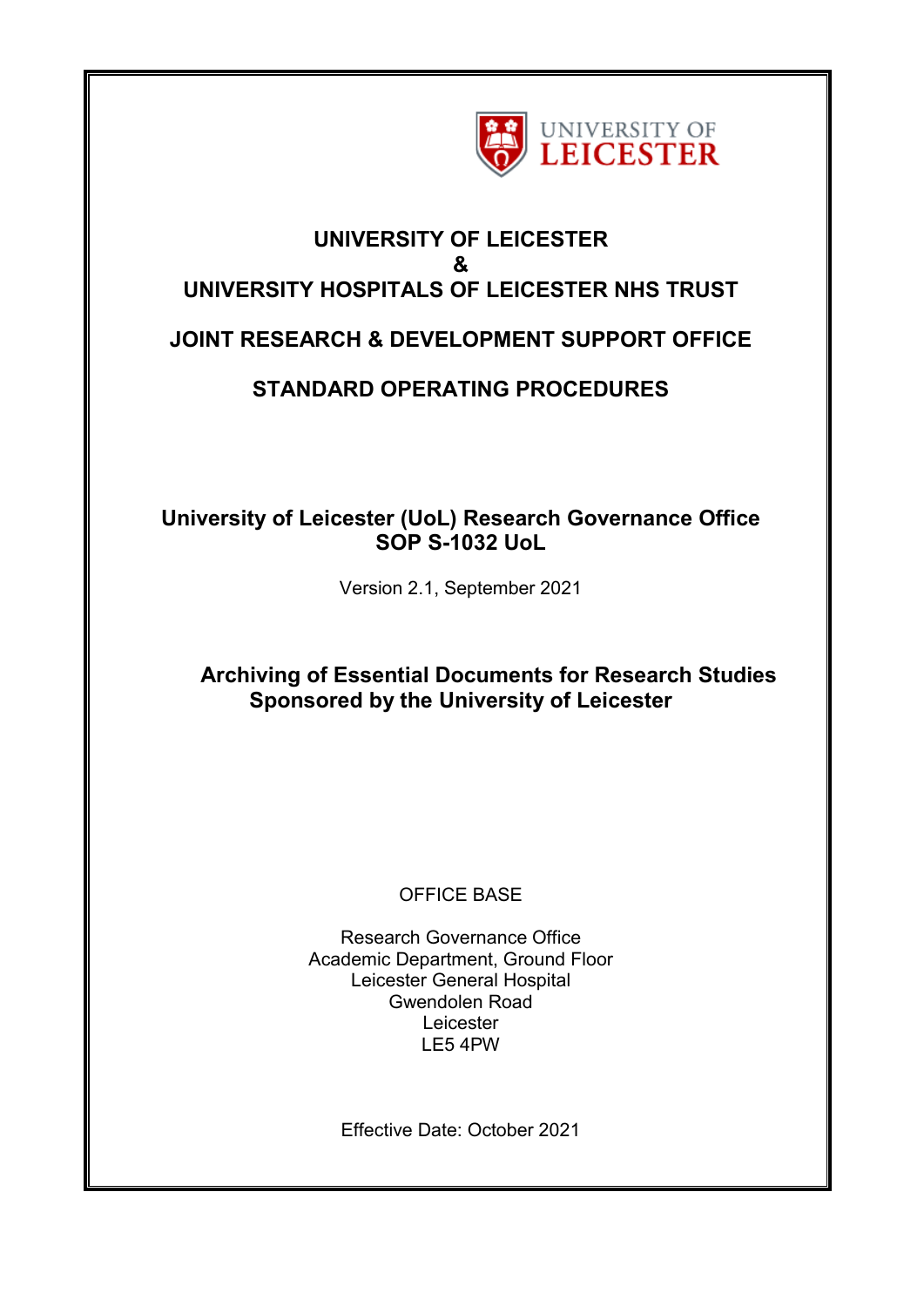**Standard Operating Procedure: SOP S-1032 UoL Archiving of Essential Documents for Research Studies Sponsored by the University of Leicester <b>Research Governance Office** 



#### **1 Introduction**

This Standard Operating Procedure (SOP) describes the requirements for archiving of all research sponsored by the University of Leicester (UoL). Its purpose is to ensure that Trial Master Files (TMFs) for studies are readily available at all reasonable times for inspection by regulatory authorities or any person appointed by the University of Leicester to audit the study.

Retention of the TMF (including the Investigator Site Files) for Clinical Trials of Investigational Medicinal Products (CTIMPs) and the medical records of subjects involved is a legal requirement. The Sponsor and Chief/Principal Investigator (CI/PI) must ensure that the documents contained, or that have been contained, in the TMF, as well as the medical files of trial subjects are retained for at least 5 years after the conclusion of a study and that they are complete and legible. Studies where the data are used to support a marketing application have further requirements as per Directive 2003/63/EC or the prevailing relevant legislation at the time. Subjects' medical records must be retained for at least 5 years in their original format and in accordance with the maximum period of time permitted by the institution to whom they belong.

Arrangements for retention of documents for non-CTIMP studies must be appropriate to the requirements for each individual study.

As most of the UoL sponsored research is hosted by UHL, UoL can take advantage of the UHL approved off site storage facility (Stor-a-file).

#### **2 Scope**

This SOP applies to all research studies that are sponsored by the UoL. At the time of writing (January 2017) there are no studies sponsored by UoL which use 100% electronic TMF so this SOP refers only to paper filing systems. Procedures for studies than contain electronic aspects of the TMF can be found at Appendix 2.

#### **3 Definition**

Clinical trial information must be stored in such a way that it can be accurately reported, interpreted and verified. The TMF is a collection of the documentation that allows the conduct of a clinical trial, the integrity of the trial data and the compliance of the trial with GCP and applicable regulatory requirements to be evaluated. UoL SOP S-1015, Essential Documents and Trial Filing for Research Sponsored by the University of Leicester, provides more information on the requirements for the TMF.

#### **4 Individual Responsible for Archiving**

The Research Governance Manager for UoL is the named person responsible for archiving of CTIMP documentation and for ensuring that access is restricted to themselves, their delegate, auditors and inspectors. The CI is responsible for the completeness and the quality of the documentation that makes up the TMF.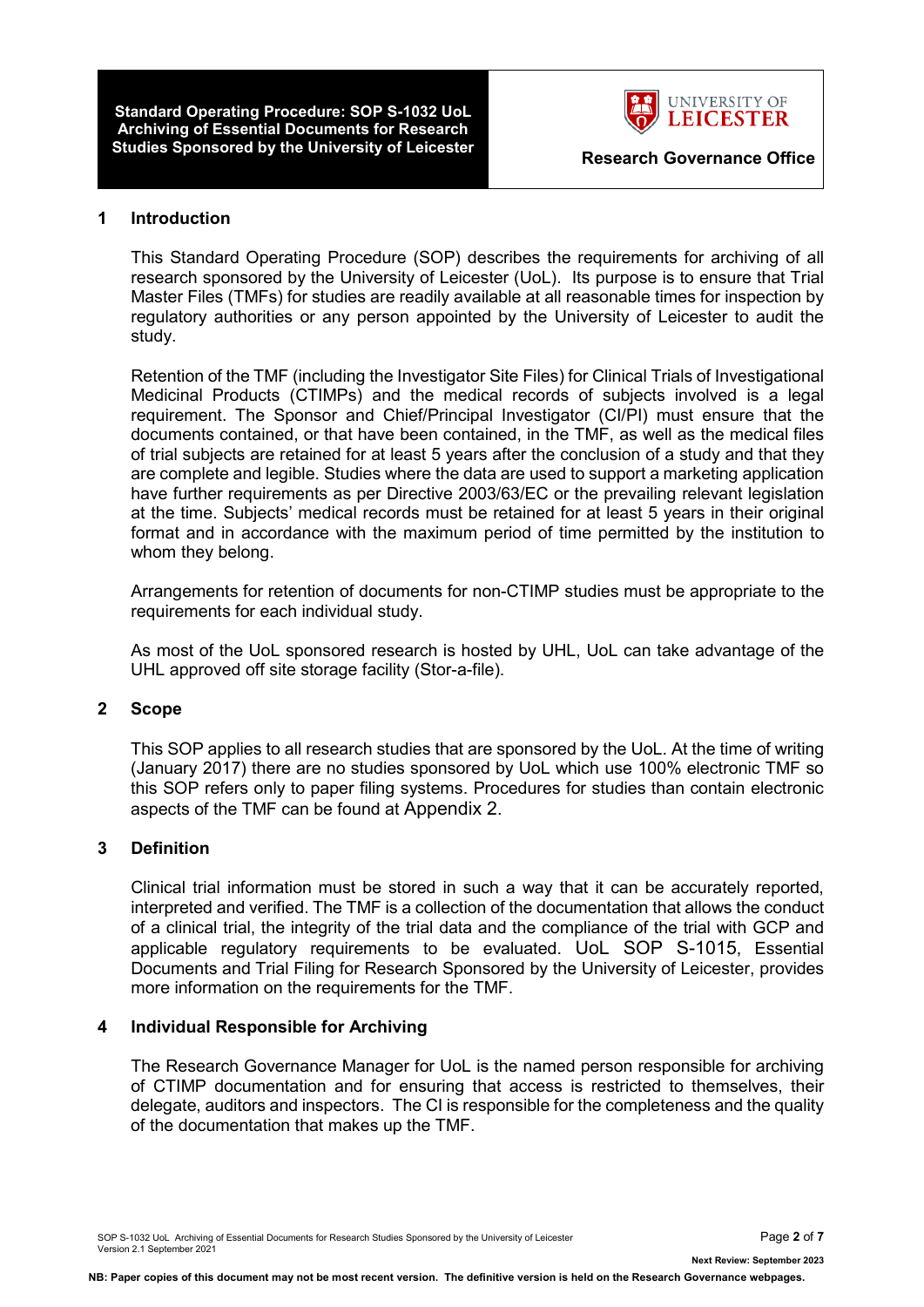### **5 Archiving Arrangements**

For all studies the Sponsor will inform the investigator(s)/institution(s) in writing of the need for record retention. The Sponsor delegates responsibility to the Chief Investigator (CI) for notifying the Research Governance Office) and the investigator(s)/institution(s) in writing when the trial related records are no longer needed and can therefore be archived.

The provisional arrangements and costings (if applicable) for archiving the TMF will be agreed between the CI and the Sponsor during the initial Sponsor review process. Costs for archiving are the responsibility of the CI and where possible must be included in an application for funding. The TMF may be filed locally if suitable facilities are available or alternatively off-site through a Sponsor-approved external archiving facility.

### **5.1 On Site Archiving**

For all research including CTIMPs archived on site the proposed archiving area will be assessed by the Sponsor to ensure it is suitable unless the facilities and storage conditions are already known and approved by the Sponsor. This assessment must be documented using the Archiving Assessment Checklist (Appendix 1). It is possible that at the start of a study facilities may not be 100% ready to be used for archiving, but there must be a plan of action to ensure that by the time the study is ready for archiving the facilities are fit for purpose. Each iteration of Appendix 1 must be saved to show progress and will form part of the TMF and audit trail.

Before the TMF is archived, it is recommended that it is checked to ensure that it is complete and that all necessary documentation has been filed. This check should be comprehensively documented as described in SOP S-1024 UoL.

A checklist to aid the archiving process can be found at Appendix 3. It will usually be undertaken by the trial manager but may also be undertaken by other appropriate personnel. Preparation for archiving is expected to be completed by the study personnel.

Before archiving, the contents of the TMF should also be assessed for any records that could be disposed of (for example, duplicates) and those that may be subject to rapid deterioration and will therefore require transferring to a more robust media prior to archiving.

Patient medical records will be subject to arrangements within the NHS Organisation that owns them, but clear identification that the patient has been involved in a Clinical Trial must be evident, e.g. a sticker on the front of the records. In addition, it must be clear if the record must be retained and not destroyed before a specified date.

It is important that where centralised records have been held – for example – staff training records or CVs, that these are considered in the arrangements for archiving and retention as they may be required to be produced in addition to the TMF to demonstrate compliance.

In addition, pharmacy records and records of vendors or other agents of the Sponsor also form part of the TMF and arrangements must be made to ensure this documentation is stored appropriately for the required length of time and is retrievable if required.

The ultimate responsibility for the documents to be retained by the investigator or institution resides with the investigator or institution. If the investigator becomes unable to be responsible for their essential documents (for example due to retirement) the Sponsor should be notified in writing and informed to whom the responsibility has been transferred.

### **5.2 Off Site Archiving**

SOP S-1032 UoL Archiving of Essential Documents for Research Studies Sponsored by the University of Leicester Page **3** of **7** Version 2.1 September 2021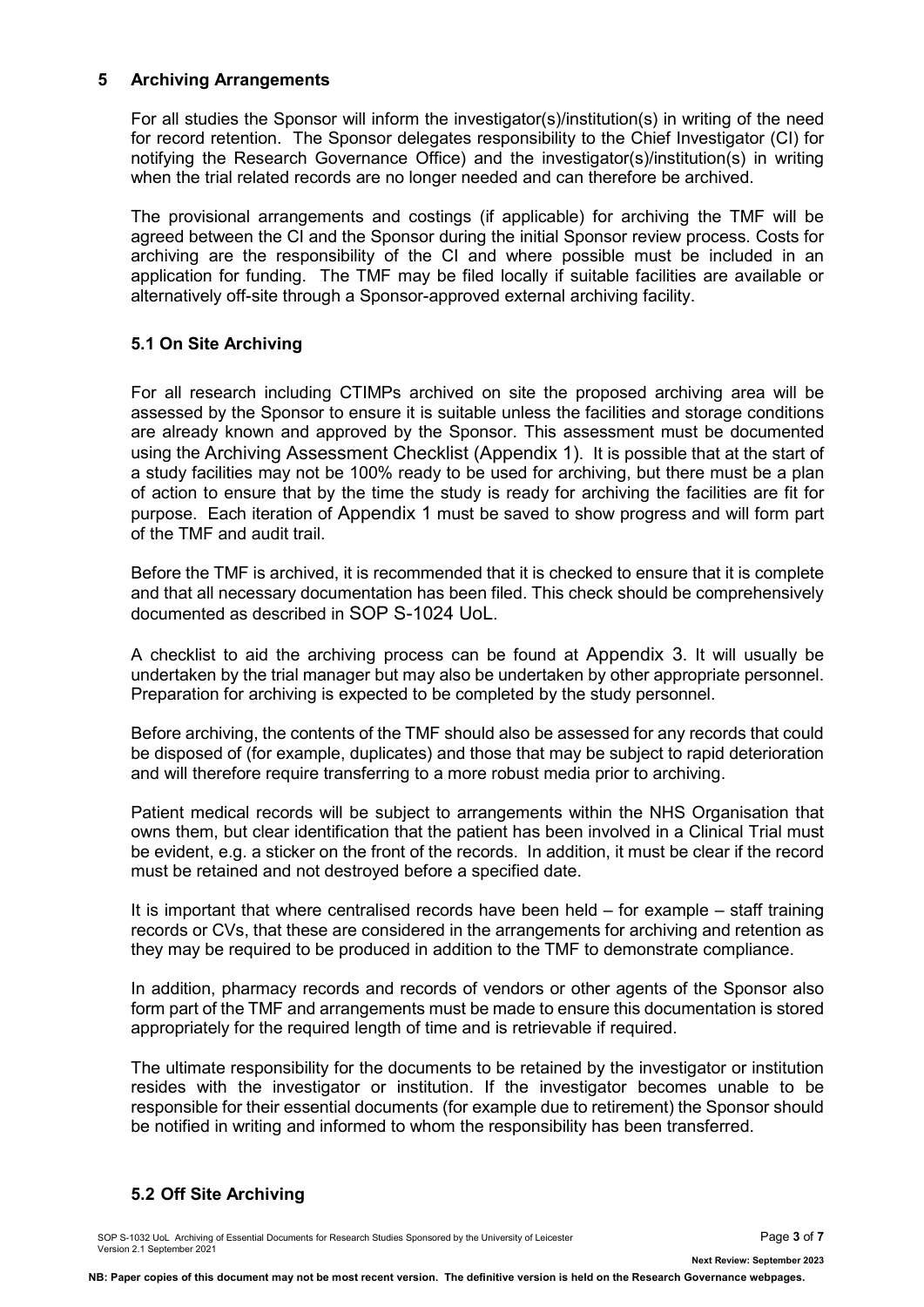For all research including CTIMPs archived off site and not using the UHL and Joint Office approved facility (Stor-a-file), the proposed archiving area will be assessed by the Sponsor to ensure it is suitable unless the facilities and storage conditions are already known and approved by the Sponsor.

This assessment must be documented using the Archiving Assessment Checklist (Appendix 1). It is possible that at the start of a study facilities may not be 100% ready to be used for archiving, but there must be a plan of action to ensure that by the time the study is ready for archiving the facilities are fit for purpose. Each iteration of the Archiving Assessment Checklist must be saved to show progress and will form part of the TMF and audit trail.

Before the TMF is archived, it is recommended that it is checked to ensure that it is complete and that all necessary documentation has been filed. This check should be comprehensive as described in SOP S-1024 UoL.

A flow chart detailing the process is available at Appendix 4.

### **5.3 Preparation for archiving**

A checklist to aid the archiving process can be found at Appendix 3. This final check will usually be undertaken by the trial manager but may also be undertaken by other appropriate personnel. Preparation for archiving is expected to be completed by the study personnel.

Before archiving, the contents of the TMF should also be assessed for any records that could be disposed of (for example, duplicates) and those that may be subject to rapid deterioration and will therefore require transferring to a more robust media prior to archiving.

Patient medical records will be subject to arrangements within the NHS Organisation that owns them, but clear identification that the patient has been involved in a Clinical Trial must be evident, e.g. a sticker on the front of the records. In addition, it must be clear if the record must be retained and not destroyed before a specified date.

It is important that where centralised records have been held  $-$  for example  $-$  staff training records or CVs, that these are considered in the arrangements for archiving and retention as they may be required to be produced in addition to the TMF to demonstrate compliance.

In addition, pharmacy records and records of vendors or other agents of the Sponsor also form part of the TMF and arrangements must be made to ensure this documentation is stored appropriately for the required length of time and is retrievable if required.

The ultimate responsibility for the documents to be retained by the investigator or institution resides with the investigator or institution. If the investigator becomes unable to be responsible for their essential documents (for example due to retirement) the Sponsor should be notified in writing and informed to whom the responsibility has been transferred.

### **5.4 Arranging for archiving off site**

Storage is available at Stor-a- file, Wenlock Way, Leicester, LE4 9HU (part of Leicester Micro Bureau Limited (LMB)) who have NHS relationships throughout England and Wales. They offer a fully comprehensive security system together with every possible retrieval and storage requirement, both now and in the future. Bar coding at the point of collection, together with full tracking facilities exist to ensure knowledge of wherever a particular set of data is at a particular time.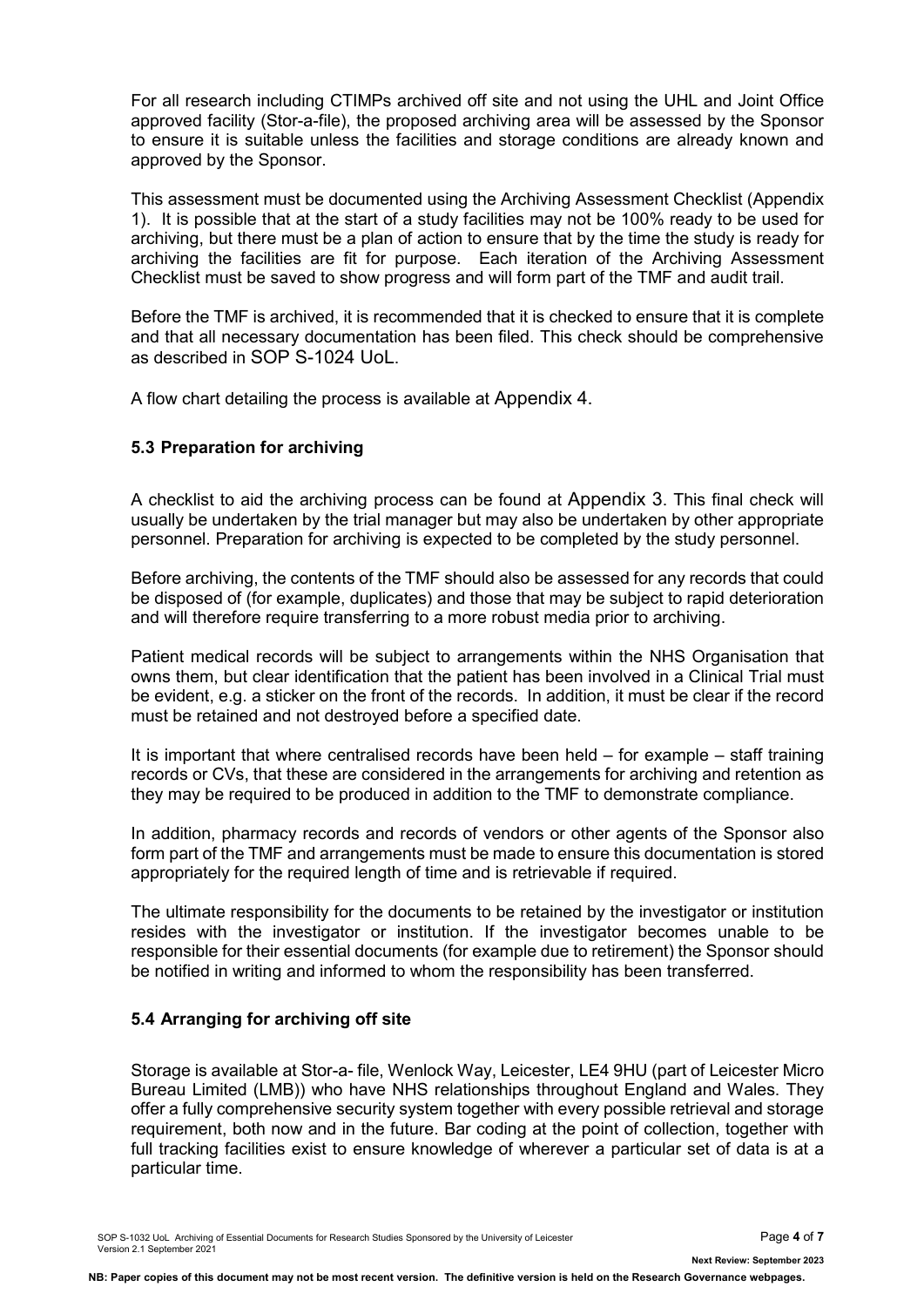Arrangement for archiving can be done through the UHL R&I office. In order to request boxes for storage at the facility please complete FORM A.

All related costs in relation to the archiving process are at the Chief Investigator's expense e.g.**:**

- Boxes minimum of 10
- Archiving to Stor-a-File
- Storage
- Retrieval

Relevant invoices will be sent to the billing address given on the attached form(s) and must be paid promptly.

#### **5.5 Sending files to storage off site**

A designated individual within the research team must take responsibility for the process for a specific trial. The Research & Innovation (R&I) Office must be contacted at the outset for details of current costings. Boxes and Barcodes may then be ordered on the attached 'Form A - Request for Boxes & LMB Barcodes for Archiving'.

The R&I Office will contact Stor-a-file to place the order and arrange delivery of printed Barcodes and boxes to a specified location. A minimum of 10 boxes and Bar Codes will be provided at each request.

Following receipt of the boxes and LMB barcodes and archive completion, the boxes must be filled in accordance with Appendix 3. Once the boxes have been checked by the Research Manager, a FORM B must be completed and forwarded to the R&I office.

A copy of all 3 sections of the form - numbered FORM B (1), (2) & (3) should be retained for your records and a copy of the sheet noting the LMB barcodes and contents of the boxes should be placed with the boxes to be archived.

The R&I Office will then contact Stor-a-file who, in turn, will arrange the date and time of collection with the contact person named on the form.

#### **5.6 Retrieval of Archived documents off site**

The R&I Office will facilitate all requests for retrieval of archived documentation. Only authorised personnel from the R&I Office are permitted to request retrieval. A test of the system is made annually.

In order to request retrieval of archived documents, FORM C must be completed and sent to the R&I Office using RIAdmin@uhl-tr.nhs.uk . On receipt, the request will be sent to Stora-file with details of delivery point and responsible person.

Once a request has been made, Stor-a-file will scan the stated LMB Barcode permitting 'exit from store'. The box can be tracked en route to stated location and on reaching its destination the same mechanism is used to identify that the box is now at that location. This ensures that the LMB database identifies retrieval from store and the date and time the box arrived at the requested location.

On arrival of the box, the receiver must notify the R&I Office of arrival. The R&I Office will then return Form C to the requester. The box(s) can be logged out for a period of one month only for Investigator File/Case Notes and therefore must be returned within a maximum of one month unless express arrangements have been made with the Head of Research Operations (UHL), in advance for the documentation to be retained out of storage for longer periods.

**NB: Paper copies of this document may not be most recent version. The definitive version is held on the Research Governance webpages.**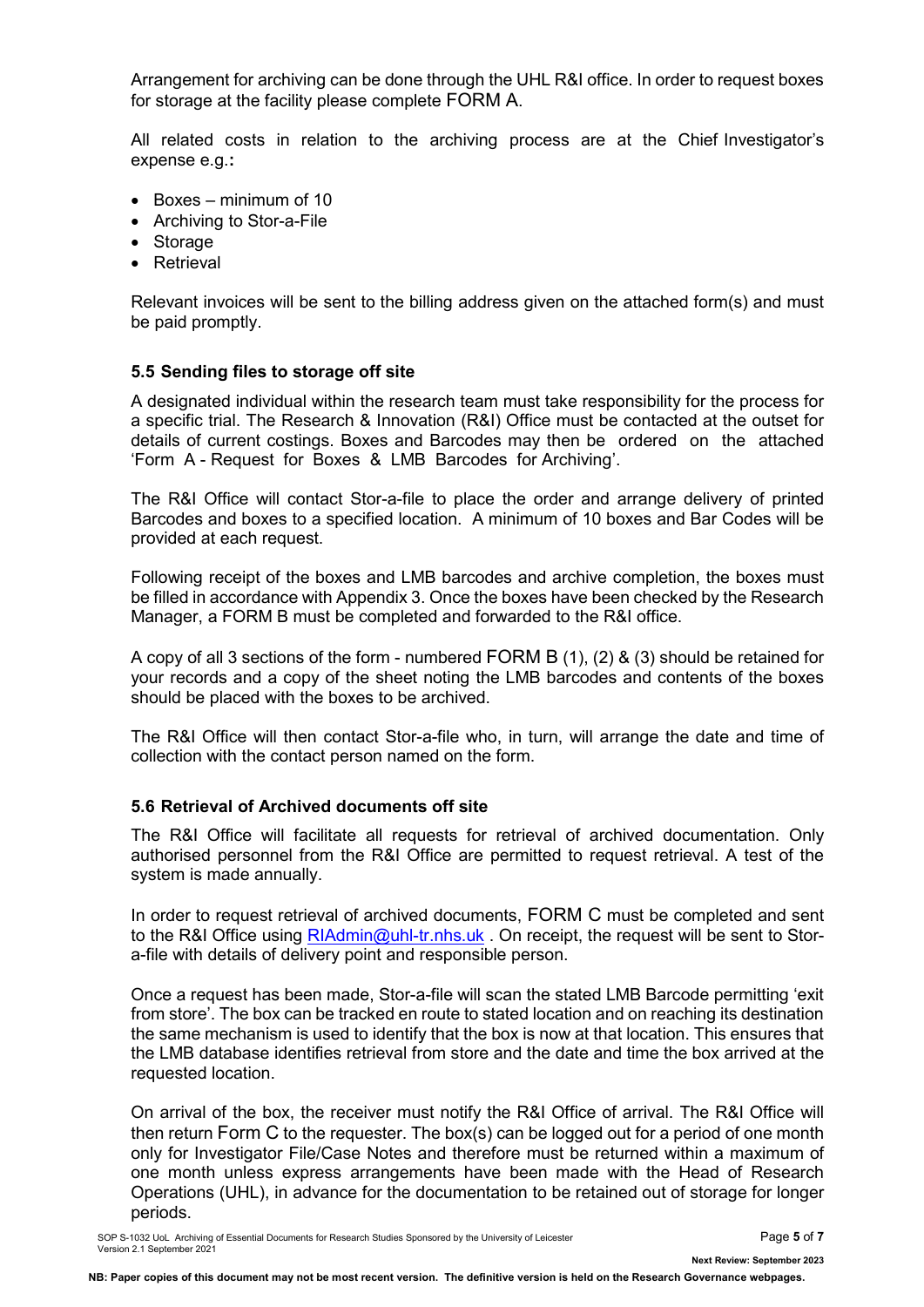For return, Part 2 of the original FORM C must be completed and forwarded to the R&I office who in turn contact Stor-a-file regarding collection. It is essential that the documents retrieved are returned in full and R&I are informed of completed collection.

A flow map detailing the process is available at Appendix 5.

### **6 Responsibilities**

|                |                                                         | Responsibility Undertaken by                     | Activity                                                                                                               |  |
|----------------|---------------------------------------------------------|--------------------------------------------------|------------------------------------------------------------------------------------------------------------------------|--|
|                | <b>UoL</b><br>Research<br>Governance<br>Manager &<br>СI | UoL Research<br>Governance<br>Manager & CI       | Agree the provisional arrangements for archiving and the<br>costings (if any) during the Sponsor review process.       |  |
| 2 <sup>1</sup> | UoL<br>Research<br>Governance<br>Manager                | Research<br>Governance<br>Manager or<br>delegate | Perform and document an assessment of proposed on-site<br>archiving area if it is not already known to be suitable.    |  |
| 3 <sup>1</sup> | <b>UoL</b><br>Research<br>Governance<br>Manager         | Research<br>Governance<br>Manager or<br>delegate | Responsible for archiving TMFs.                                                                                        |  |
| 4 <sup>1</sup> | <b>CI</b>                                               | СI                                               | Responsible for costs of archiving using an external archive<br>facility.                                              |  |
| 5              | CI                                                      | CI or delegate                                   | Responsible for the contents of the TMF.                                                                               |  |
| 6              | C <sub>l</sub>                                          | CI                                               | Appoint another person responsible for the TMF and inform<br>the Sponsor if they are no longer able to be responsible. |  |
| $\overline{7}$ | <b>CI</b>                                               | Monitor or<br>other<br>appropriate<br>individual | Perform a TMF check prior to archiving.                                                                                |  |

This table is used to track the development and approval of the document and any changes made on revised / reviewed versions:

### **Development and approval Record for this document**

| <b>Author/Lead Officer:</b> | Cat Taylor                                           |
|-----------------------------|------------------------------------------------------|
| <b>Job Title:</b>           | <b>Head of Research Assurance</b>                    |
| <b>Reviewed by:</b>         | Research Sponsorship Management and Operations Group |
| Approved by:                | Professor Nigel Brunskill                            |
|                             |                                                      |
| Date Approved:              | 13/10/2021                                           |

### **Review Record**